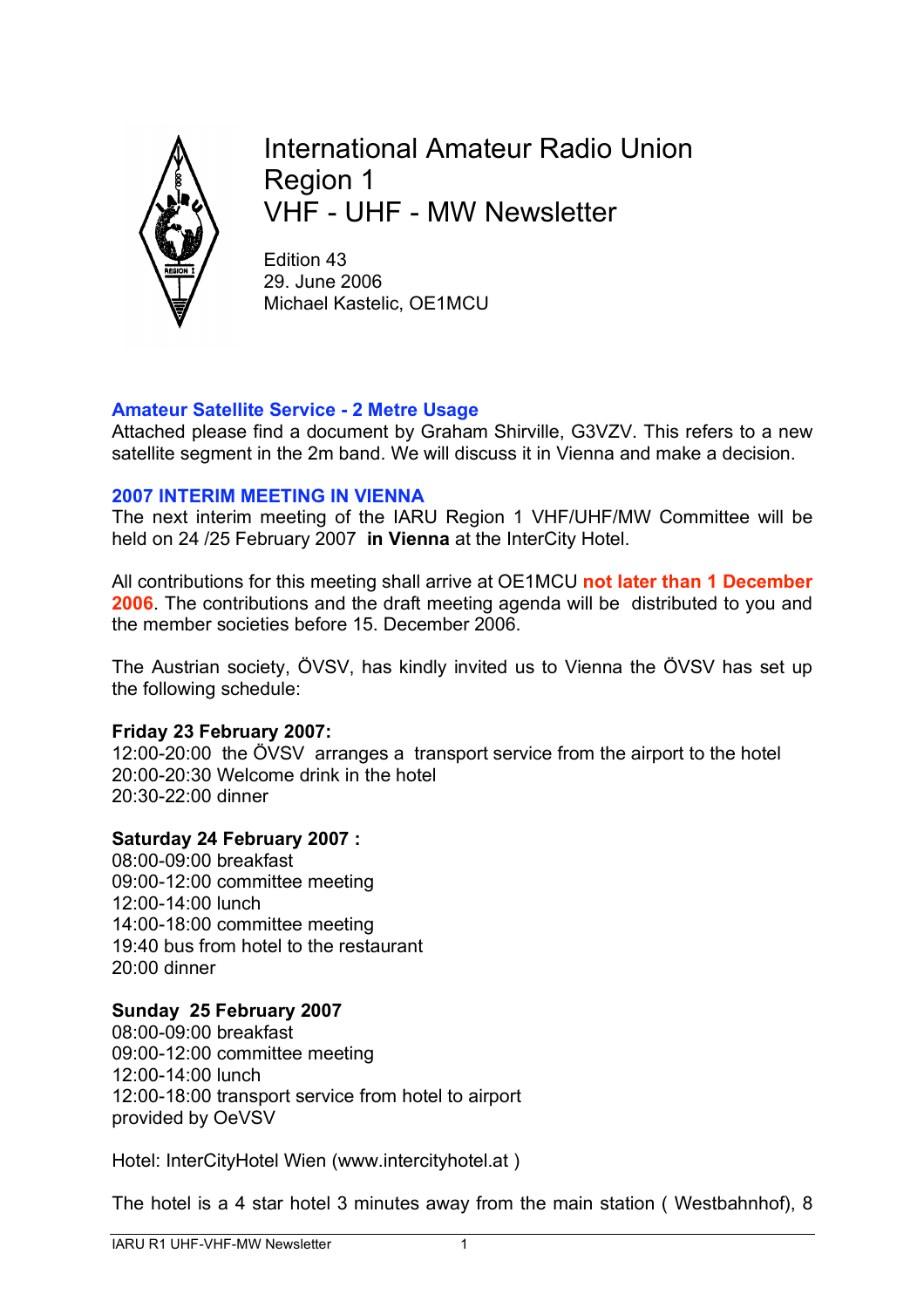minutes away from the OeVSV-HQ and beside a underground station (4 minutes to the St.Stephans cathedral). We will use a comfortable and quiet meeting rooms and enjoy the good catering from the hotel.

In the moment the ÖVSV negotiate directly with the hotel for the best price. The price will be fixed end August 2006. ÖVSV will inform you about all payment information after your registration. **Your binding registration shall be received by the ÖVSV not later then 20 December 2005.**

Additional information:

- The transport from and to the airport, the welcome drinks and dinner on Friday and Saturday evening is sponsored by the ÖVSV
- We plan the dinner in a typical Viennese restaurant (casual wear)
- In the ÖVSV-HQ office you are invited to use our internet access (wireless LAN) and the office facilities
- Please mail your reservations to oe1mcu@oevsv.at
- Please mail your flight number an arrival time (on 27 february) to oe1mcu@oevsv.at
- Please mail all questions about the meeting to oe1mcu@oevsv.at

Please observe the deadlines that we can arrange a good meeting!

#### **Friedichshafen 2006**

Various committees have held meetings at Friedrichshafen. These were unofficial ones, and for information purposes only. My strategy is to convene only official meetings, inviting all member societies and interested OMs, so that all experts and member societies can share the same level of information.

#### **VHF Manager Handbook**

The VHF Handbook is now available as a PDF file. The new handbook version 5.10 will be online next week. Changes with respect to the previous version are indicated at the top of the document, and highlighted in red in the document. In this way, changes can be easily spotted. I very much appreciate the efforts of those OMs who have pointed out mistakes to me (tnx to SP6LB, PA0EZ, OZ7IS). In this way, the Handbook can be updated as a joint effort.

#### **IARU Contest 2005**

The final results of the IARU Region 1 UHF-Microwave Contest 2005 have been recalculated by the URE.

(http://www.ure.es/vhf/concursos/resultados2005/iaruuhf/totales/index.html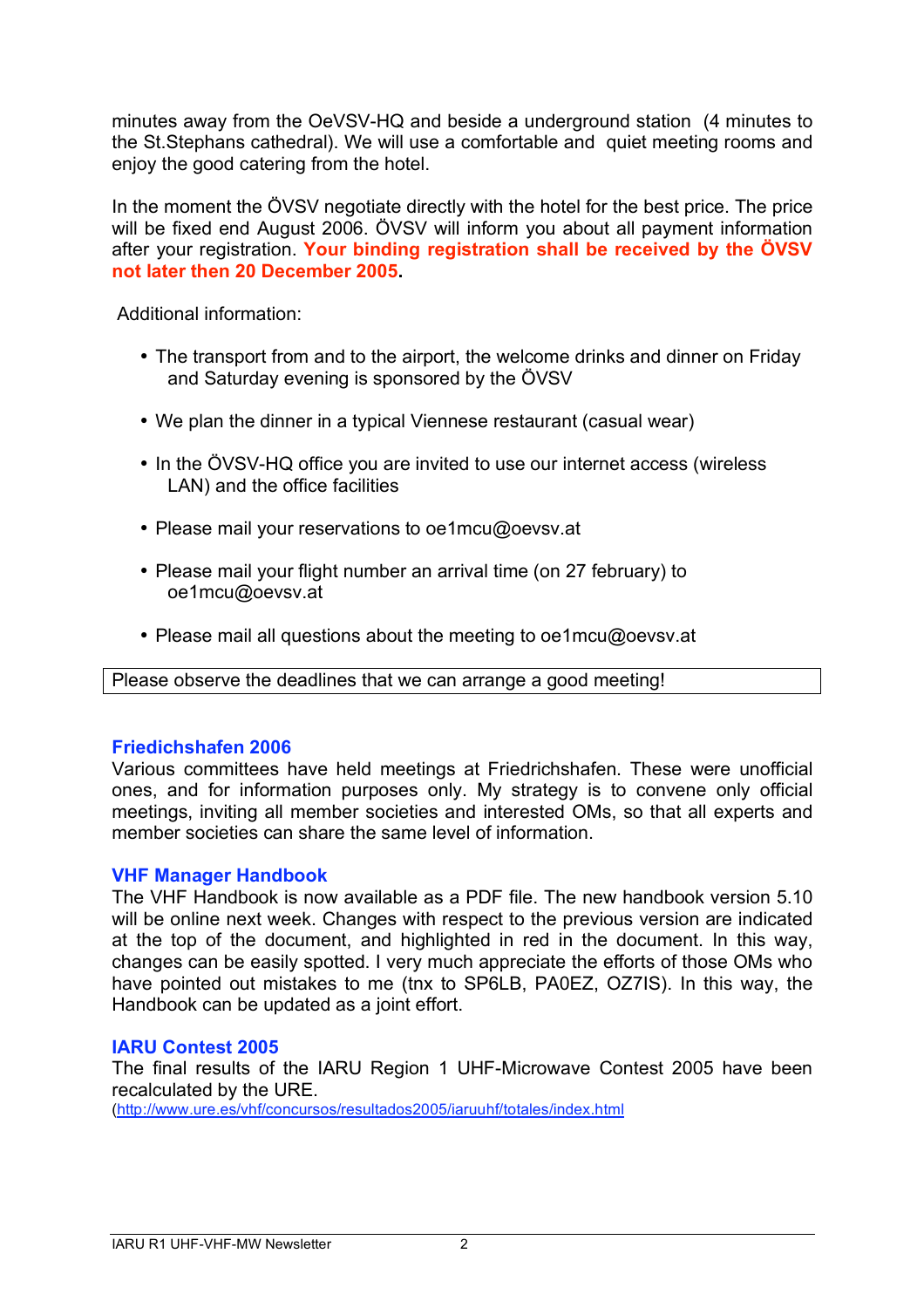# Increased Amateur Satellite Service 2 Metre Usage – A Discussion Paper by Graham Shirville G3VZV

### (based on proposals raised at the AMSAT International Meeting held at UoS Guildford in July 2005)

The Amateur Satellite Service has, according to ITU decisions, access to the full allocation of 144-146MHz but, by agreement of all three IARU Regions, only uses a section of the allocation on an exclusive basis - namely 145.800 – 146.000 MHz.

## **Current Use**

It is used for both for satellite uplinks and downlinks. It is the most popular of the Amateur Satellite allocations for the following reasons:

- It is the only band between 30 MHz and 24 GHz that we have primary use and hence some control. The 435 MHz, 1.26, 2.4, 5.6, 5.8, and 10 GHz bands are all shared with either high power users (radars) or large numbers of consumer devices which raise the noise floor.
- 144 MHz is the best band for amateur satellite downlinks due to ease of on board RF power generation and efficiency thereof and the reduced path losses.
- Receiving equipment is widely available; this is an important consideration in many countries where Amateur Satellites are seen as an important tool in encouraging young people to pursue technical self-training.
- Ready availability of launch opportunities where size constraints mean Attitude Control is not be possible. The lack of attitude control mandates the use of simple omni-directional antennas. This in turn means the use of VHF due to the lower path losses.

Although, in theory, our primary status should prevent this, there has been a dramatic increase in levels of unlicensed usage in the 2 metre band in a large number of countries in ALL IARU regions. It is therefore apparent that we should start to use 144.800 – 146.000 primarily for downlinks to overcome the interference that is caused to uplinks. This part of the 2 metre band is presently quite heavily used by Amateur Satellites. In addition, on the International Space Station, there is an Amateur Packet Repeater and Voice operation from the Amateurs onboard are also taking place in this narrow segment.

#### **Future Use Requirements**

An area that has been growing rapidly has been the development of Amateur Satellites by university students. Already large numbers of students have been involved in developing Amateur Satellites; this growth activity is beneficial to both the students and the wider Amateur community. The students of today are becoming our successors and supporters of tomorrow.

There is, under development, a very small (triple cubesat), university student satellite using a Linear Transponder for CW/SSB use with a bandwidth of 40-50 kHz. The uplink will be on 435 MHz and the downlink on 144 MHz. It is expected that more of these projects will materialise and developments are also taking place to develop DSP based AGC systems for these transponders to remove the "alligator effect" problem.